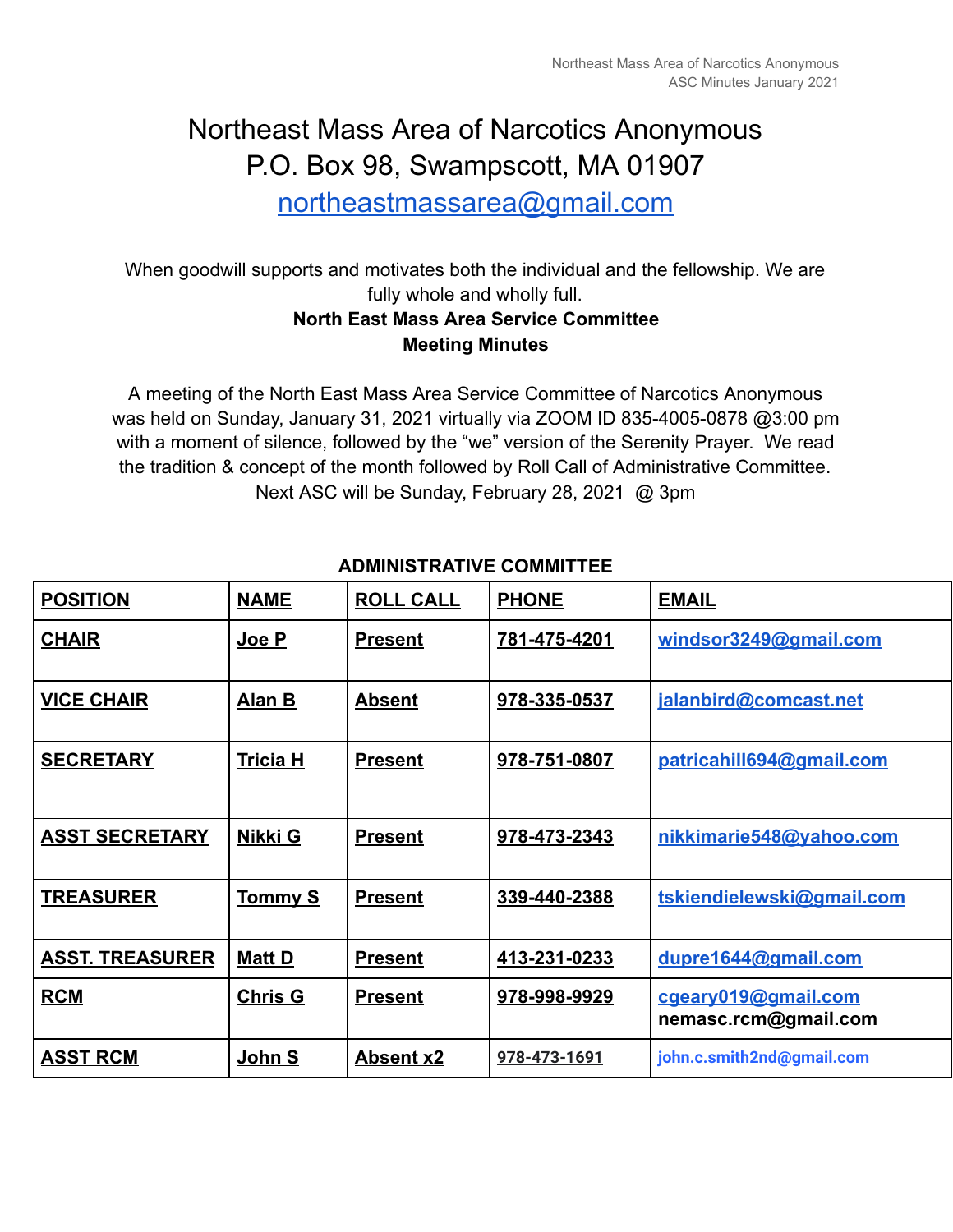#### **SUB COMMITTEES**

| <b>COMMITTEE</b>                      | <b>CHAIR</b>     | <b>ROLL</b><br><b>CALL</b> | <b>PHONE</b> | <b>EMAIL</b>               |
|---------------------------------------|------------------|----------------------------|--------------|----------------------------|
| H & I                                 | <b>Kaitlyn M</b> | <b>Present</b>             | 508-364-6299 | kaitmurphy730@gmail.com    |
| <b>POLICY</b>                         | Alan M           | <b>Present</b>             | 978-360-3973 | alan.marshall2@gmail.com   |
| <b>PUBLIC</b><br><b>RELATIONS</b>     | <b>Mike C</b>    | <b>Present</b>             | 978-578-2375 | mikey1shorts@yahoo.com     |
| <b>ACTIVITIES</b>                     | Mike B           | <b>Present</b>             | 978-809-7430 | michaelbunnell@hotmail.com |
| <b>CONVENTION</b><br><b>COMMITTEE</b> | <b>OPEN</b>      |                            |              |                            |
| <b>LITERATURE</b>                     | <u>Antonio</u>   | <b>Present</b>             | 781-521-7336 | outreachlysoainc@gmail.com |

| <b>WEBSITE</b> | Sean D | <b>Present</b> | 781-479-9104 | seanfromlynn@live.com |
|----------------|--------|----------------|--------------|-----------------------|
| <b>DESIGN</b>  |        |                |              |                       |

| <b>FELLOWSHIP</b>   | Dennis M | <b>Absent</b> |  |
|---------------------|----------|---------------|--|
| <b>IDEVELOPMENT</b> |          |               |  |

### **AREA ANNOUNCEMENTS**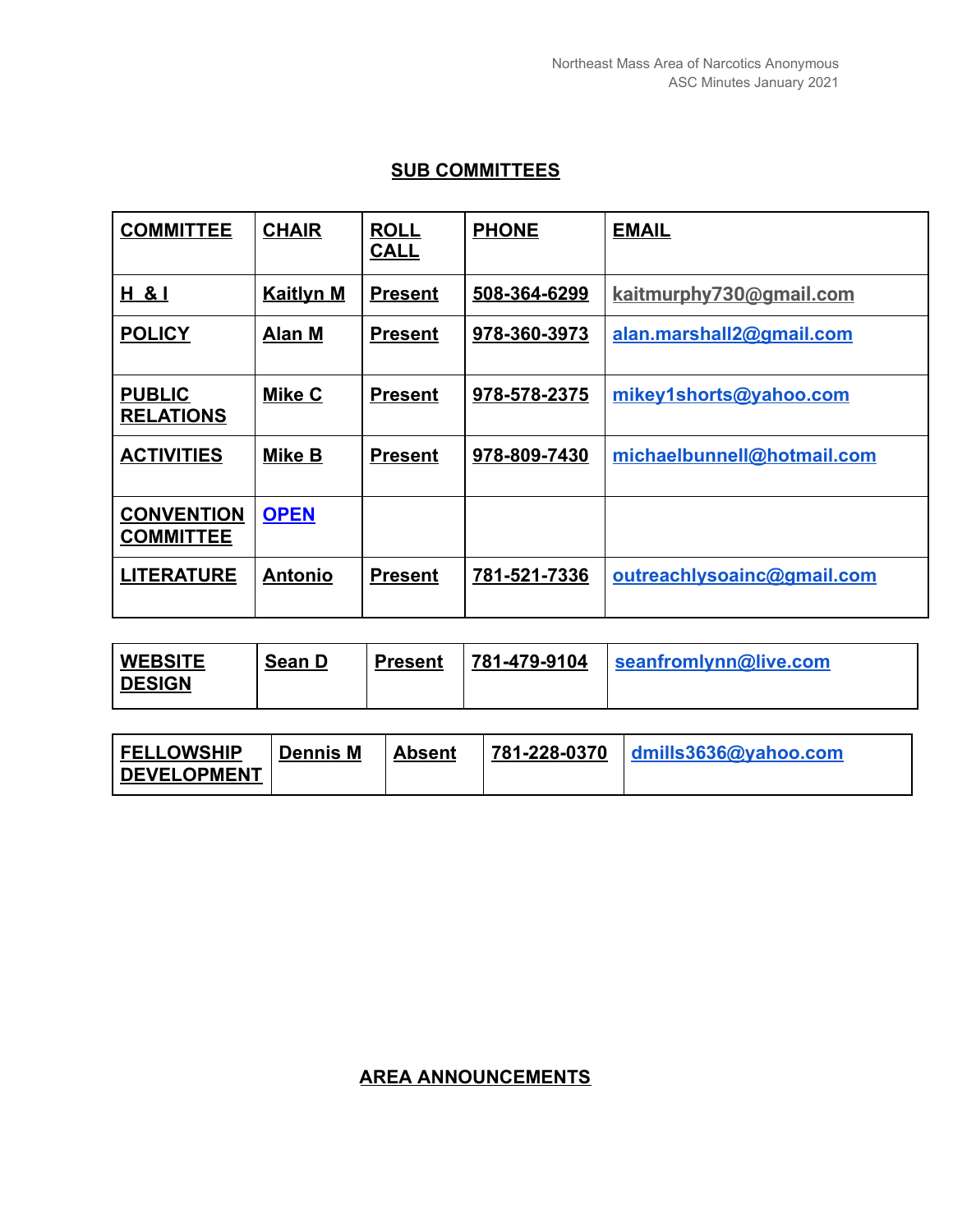- **● NEMA DONATIONS= Please use the VENMO application and the link @Treasurer-Randy for any NEMA GROUP DONATIONS \*insert your GROUP NAME & Day/Time so your group gets the proper recognition DO NOT USE [NORTHEASTMASSAREA@GMAIL.COM](mailto:NORTHEASTMASSAREA@GMAIL.COM) FOR ANY DONATIONS!!**
- **● Fellowship Development subcommittee will be meeting on Zoom on Feb 28 at 12pm zoom code is 82511138075 password is nemafd.**
- **● H & I subcommittee meeting will be held on Sunday Feb 28, 2021 at 1:30 p.m. Zoom ID: 844 9598 8269 Password: 703768**
- **● ACTIVITIES subcommittee meets every other Wednesday at 6pm EST on Zoom. We encourage all addicts regardless of clean time to attend our meeting, participate & join the committee. Zoom ID # 848 5220 5273 (No password) Please contact Mike B, Chair for further information**

#### **NEMA AREA GROUP ANNOUNCEMENTS**

- **● To keep our primary purpose, and with all the changes happening in the outside world today (virtual, hybrid and in person meetings) we ask that if there is a change to your home group's meeting status to please reach out via our new website [www.nemana.org](http://www.nemana.org/) and update your group's information. Or contact our literature chair, web designer chair, fellowship development chair or our area secretary so that we keep our information fresh and updated for the newcomer. All the chairs are listed above in the administrative section of these minutes. Thank you**
- **● New group, "Solutions NO Excuses" meeting on Mondays in Medford at 470 Fulton St @ 7:30pm**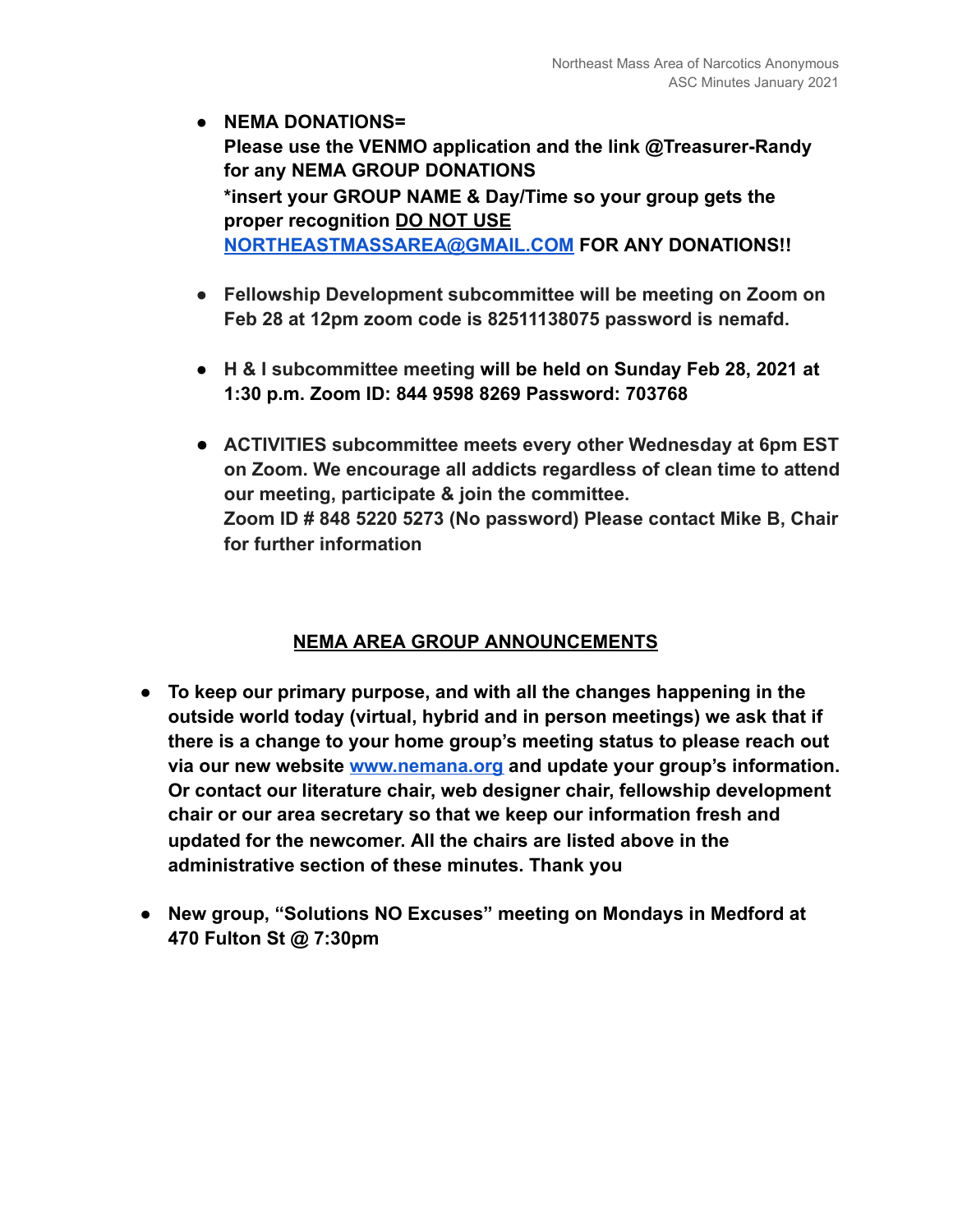#### **Quorum for today was: 11 (6 being majority and 7 being 2/3rds)**

### **ADMINISTRATIVE REPORTS**

### **CHAIR NO REPORT**

#### **VICE-CHAIR**

**Hello family,**

**For the month of January I didn't do anything beside add confusion to a conversation and for that I apologize. I had a medical issue last month that kept me from being here** but I should be ready to rock. Let's have a great meeting and see what I can do to serve **the fellowship this month.**

**In Loving Service,**

**Alan B, NEMASC Vice Chair**

**J. Alan Bird +1 978 335 0537 jalanbird@comcast.net Twitter - JAlanBird**

#### **TREASURER**

**Below is a summary of the donations and expenses for January 2021: \$674.65 received in donations \$75.00 will be paid for the NERSC phone line \$65.00 will be paid to TechSoup for the NEMA Zoom account based on the December 2020 group vote \$534.65 will be donated to NERSC Please see attached spreadsheet for the financial breakdown of the January 2021 Treasurer Report. Any donations to NEMA please use @Treasurer-Randy through VENMO. Please**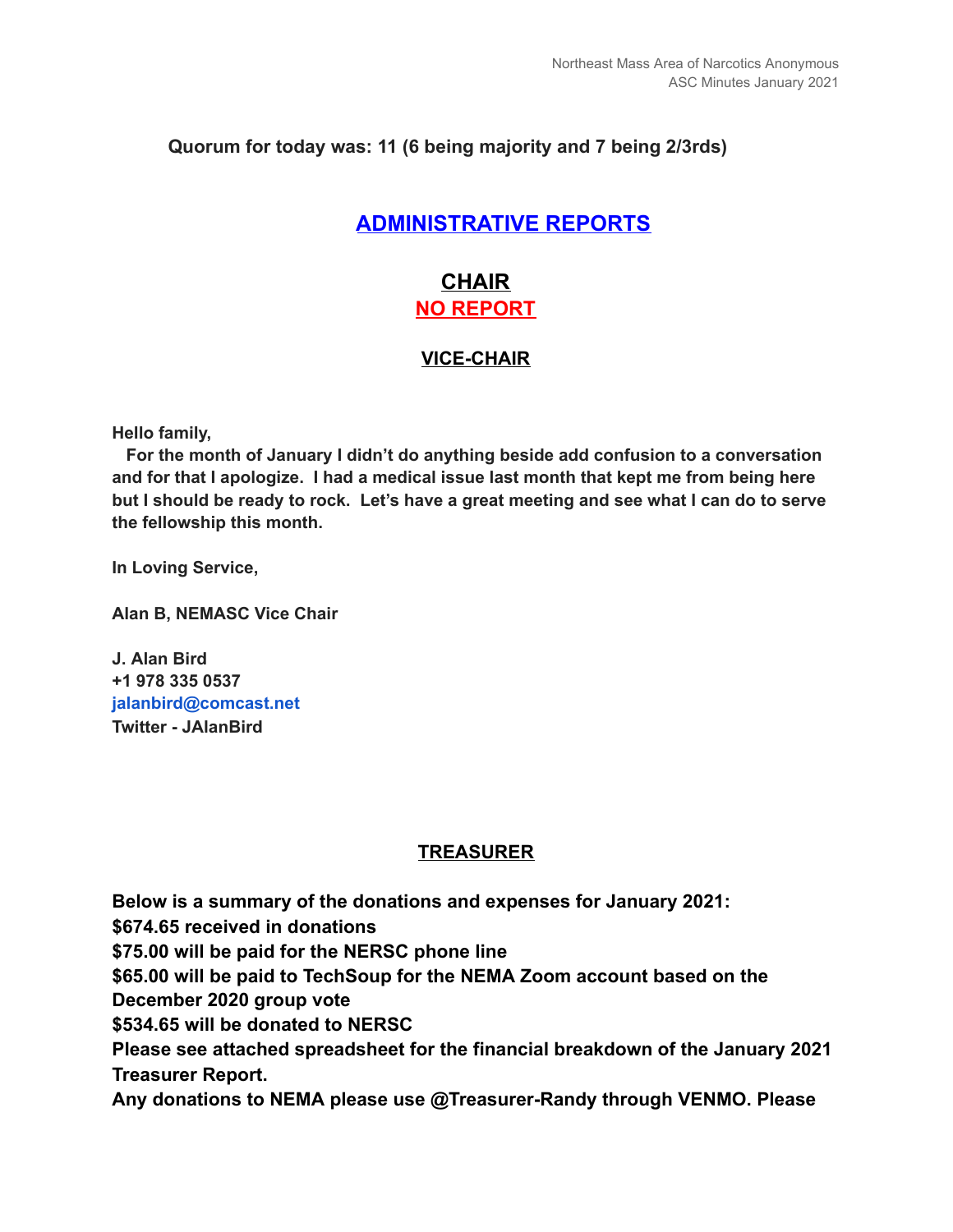use the MEMO/NOTE section to insert your GROUP NAME, DAY & amp; MEETING **TIME & NEMA DONATION AMMOUNT.** 

**Tom S. (Treasurer) – 339-440-2388** 

**Matt D. (Assistant Treasurer) – 413-231-0233** 

#### **SECRETARY**

#### **I HAVE A HUSBAND NOW. YAY WE MARRIED ON FEB 14, 2021**

#### **HOSPITALS & INSTITUTIONS**

- 1. Started the meeting in the customary way:
	- a. Moment of Silence
	- b. Serenity Prayer
	- c. 12 Traditions 12 Concepts
- 2. Continued the meeting in the customary way:
	- a. Definition and purpose
	- b. Attendance
	- i. 12 People in Attendance
	- c. Approved Previous Month's Minutes
- 3. Roll call:
	- a. 2 of 4 Facilities had Panel Coordinator reports given
- 4. Voting and Motion Making policy
	- a. Quorum was 7, Majority 4, 2/3 Was 4
	- i. No money motions
	- ii. No new panel leaders or coordinators
- 5. New Business

a. Motion to keep monthly budget at 350 per month, seconded and passed by the body

b. Motion to drop the Maris Center due to no shows until they are willing to have them in person, seconded and passed

#### 6. Commitments

a. Commitment Status: STATUS START END OPEN 7 7 OPEN / COVERED 2 2 COVERED 25 25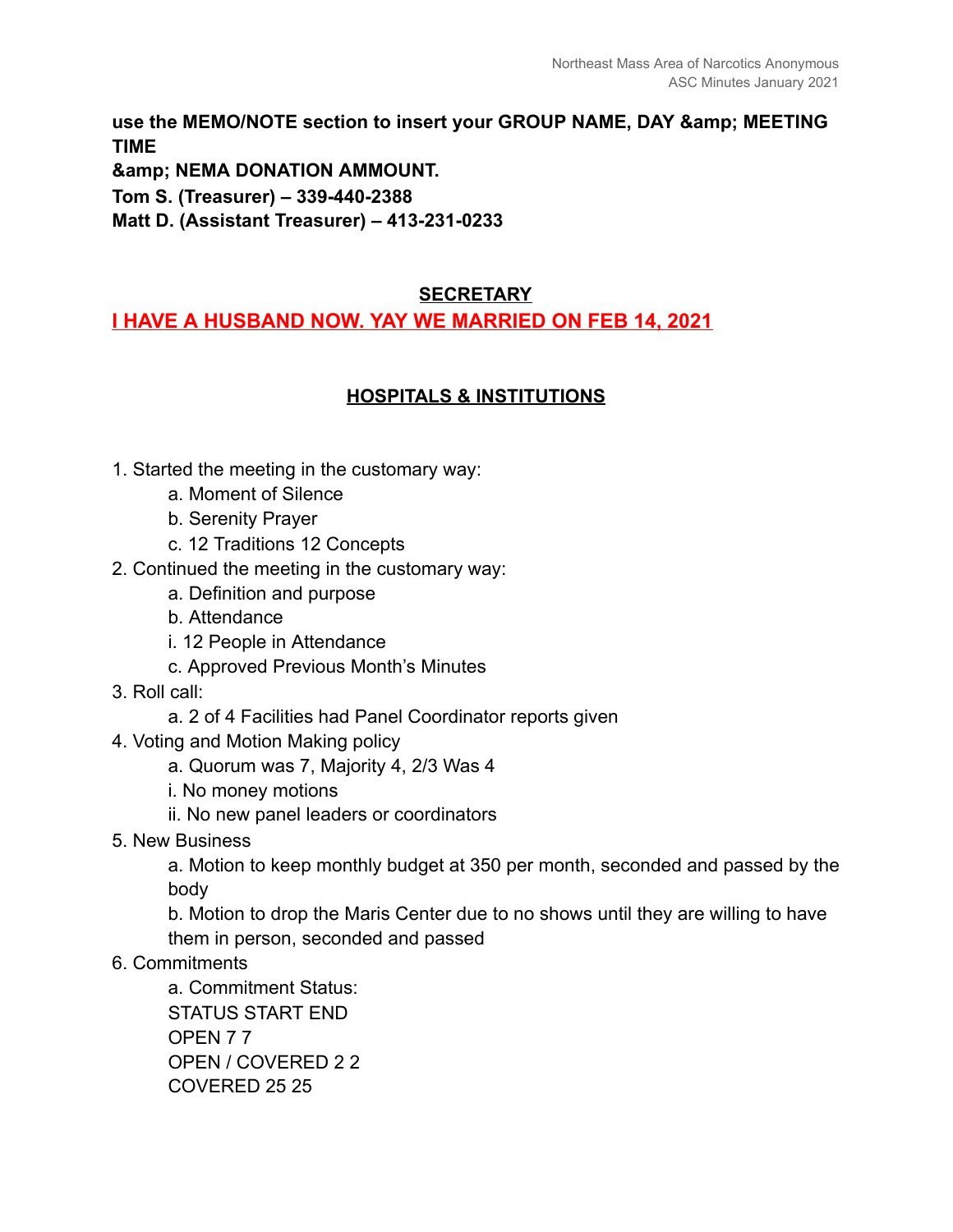b. Panel Coordinator Positions OPEN at: none

c. Panel Coordinator Positions OPEN / COVERED at: RCA, Serenity at Summit

7. Closed the meeting in the customary way.

In Loving Service, Kaitlin M. and Jennifer A.

#### **RCM**

 **Hello NEMA family, my name is Chris and I am an addict. Thank you for allowing me to be of service.** 

**Next RSC: February 13th, and 14th hosted by NEMA. (zoom)** 

**RSC meeting was held via zoom December 13th from 11am-5pm. Subcommittees met Saturday December 12th at 11am.** 

**NERNA elected James P. to return as our Regional Delegate, along with Jim D. as our new Alternate Delegate, Samy S. was elected as our Fellowship Development chair. Our area will be hosting the next region via zoom, along with that comes hosting the Saturday for subcommittee meetings. I am looking for a couple of volunteers to help facilitate the break out rooms Saturday February 13th. Along with hosting Region Fellowship development offers a service workshop. Do we as an area want a workshop? If so, what do we want the topics to be? What time would be best?** 

**In loving service, Chris G 978-998-9929** 

#### **CONVENTION COMMITTEE**

#### **PUBLIC RELATION**

#### **POLICY**

#### **LITERATURE**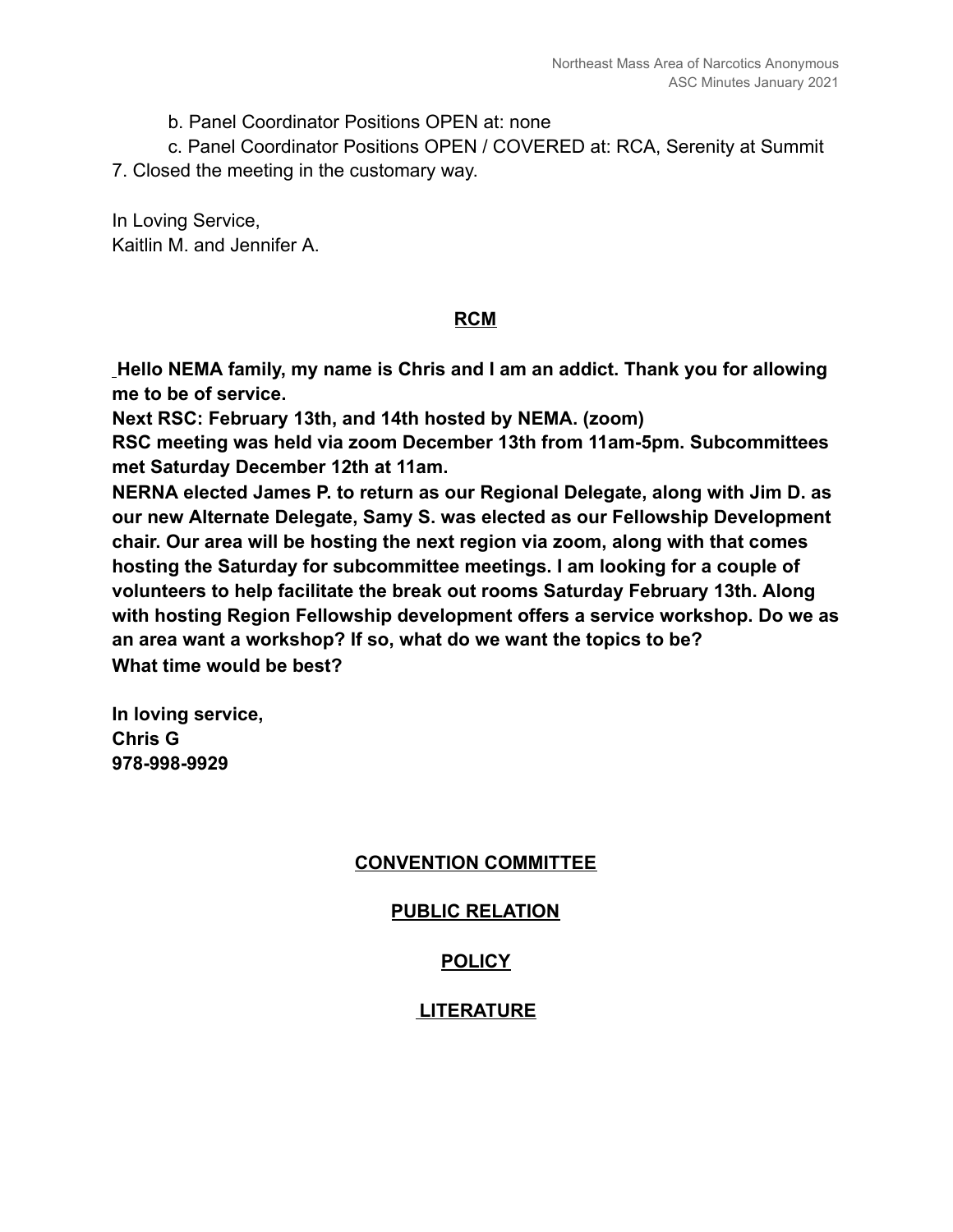#### **ACTIVITIES**

#### Hello!

I am an addict named Mike and I am the Activities Subcommittee Chair person. Thank you for allowing me to be of service!

The committee met 3 times in the month of January.

Our primary focus was to discuss our upcoming event to be held virtually on zoom.

Starting on January 6<sup>th</sup>, the activities subcommittee will be meeting every other Wednesday at 6pm on Zoom.

Our next Activities Subcommittee meeting is on Wednesday, February 3<sup>rd</sup> & 17<sup>th</sup> at 6pm on Zoom ID# 84852205273

Our next event is on Saturday, Feb 6<sup>th</sup>

NEMA Activates Committee Presents: the fifth annual "Champions in Recovery" A virtual speaker jam featuring 16 speakers sharing on 16 topics. Saturday, Feb 6th. 12pm-8pm EDT. Zoom ID# 84852205273

In loving Service,

#### **WEBSITE DESIGN**

- The website is up and running
- As of 1/30 we have 29 subscribers
- We have had 273 site sessions, with a high of 33 coming the day I posted on the quarantined NA facebook
- 1 post in activities for the speaker jam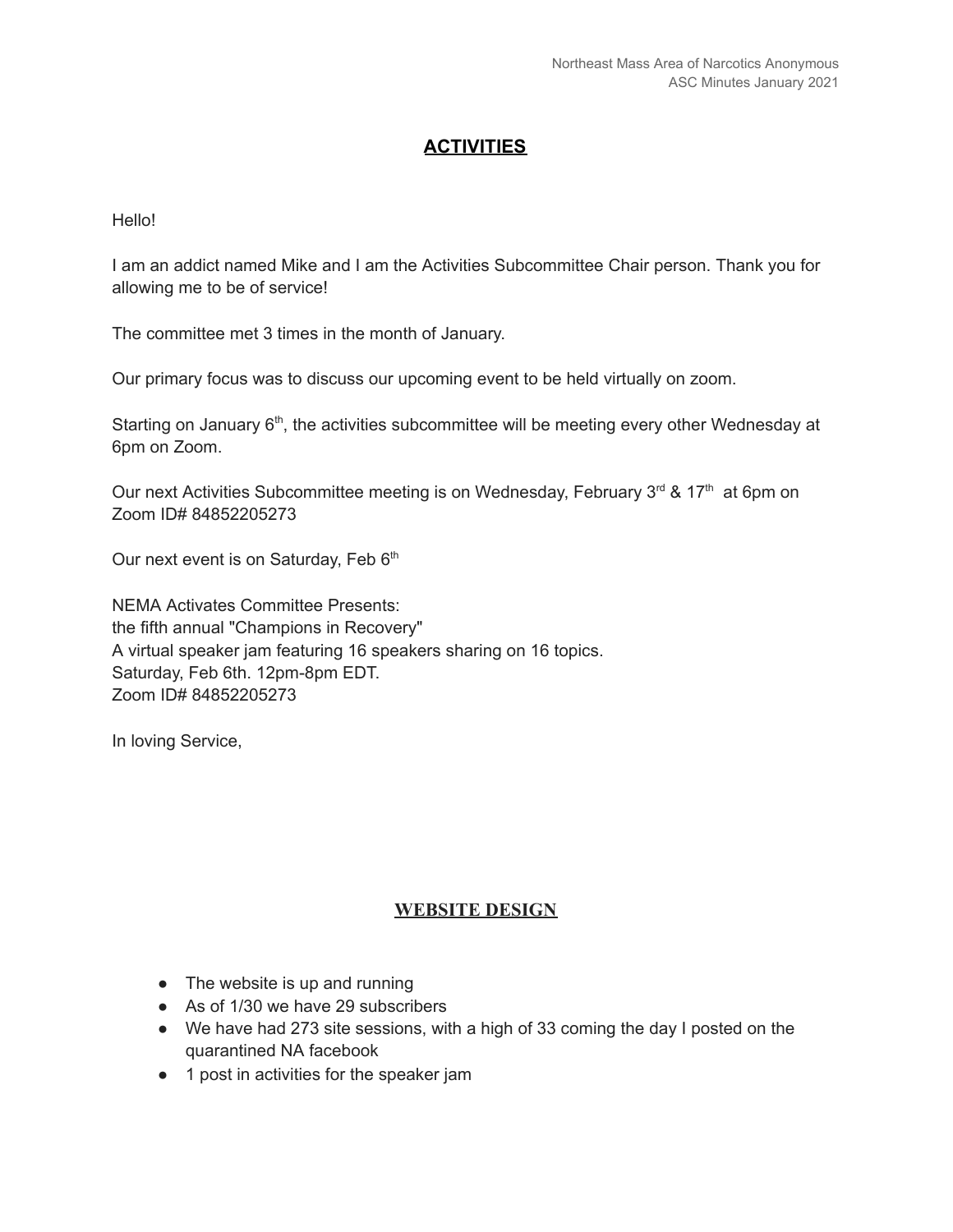- 1 suggestion which had been done already so not sure about navigation but seems simple, really thin
- **•** Email set up and website administrator(s) email is nemanawebsite@gmail.com
- First email sent out to first 23 subscribers, 2 days later stats showed that 14 people opened the email, and 2 clicked links to the website, and this was with me learning I can't cut and paste in the software as the info for the speaker jam was garbled.
- Updated NERNA website to new ASC meeting time and zoom link and they linked to our website from the area page on the regional website
- Next Website Committee meeting will be 2/28/21 at 1pm via zoom here: [https://us02web.zoom.us/j/8365831416](https://us02web.zoom.us/j/83658314166)

#### **FELLOWSHIP DEVELOPMENT**

### **GROUP CONCERNS/NEW BUSINESS/OPEN FORUM**

There were a few topics discussed during this allotted time

- 1. Website Design Subcommittee talked about updating our area's meeting list links to match regional list on NERNA.ORG. Some corrections to the pdf meeting list that was made available were corrected. Communication with Regional, as well as, our Fellowship Development chair was discussed in hopes that we all get on the same page and updates are made regularly for all addicts in need of meeting lists.
- 2. Walked through how to find a meeting on our new website NEMANA.ORG
- 3. Discussed the benefits and policies evolving around the Convention Committee and voted on whether having a Convention was possible and desired by our area during this time of slight confusion, meetings opening/closing, and the current Pandemic laws (see Pandemic Laws for MA in the attachments) (ALSO SEE MOTION)

#### **OLD BUSINESS**

**Last months motion for a shared Zoom account to be created using Tech Soup was passed**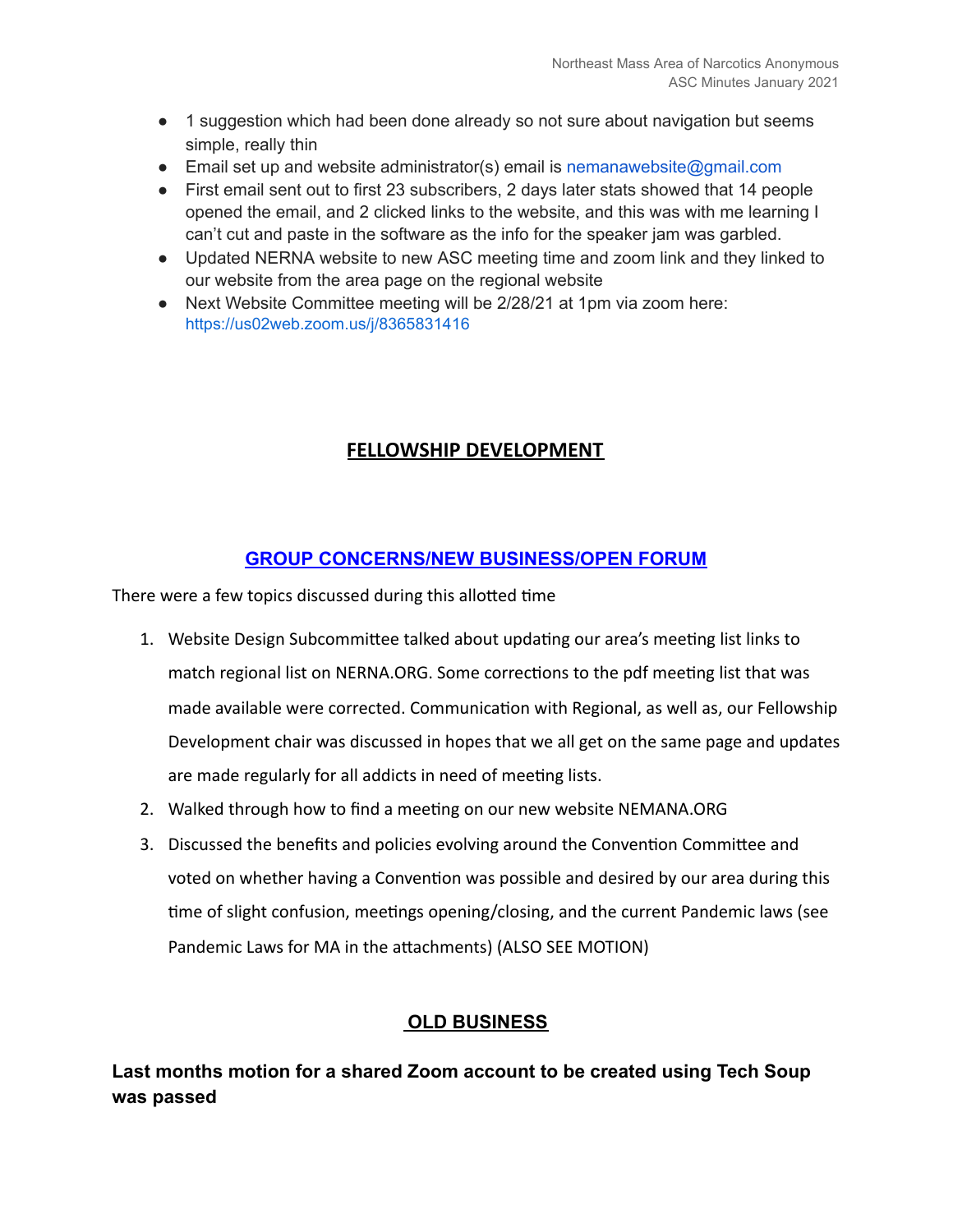#### **NEW BUSINESS**

# **MOTIONS TO BE TAKEN BACK TO GROUPS To Be VOTED ON NEXT ASC**

| <b>Date Motion Submitted</b><br>2021<br>31 |
|--------------------------------------------|
| dOUG W<br><b>Presented By:</b>             |
| TOM <sub>S</sub><br>Seconded by:           |
| <b>Administration:</b>                     |
| <b>Money motion? Yes</b><br><b>No</b>      |
| Make check payable to:                     |
|                                            |
| Policy?: Yes<br><b>No</b>                  |
| <b>Text of Policy Change:</b>              |
|                                            |
|                                            |
|                                            |

### **Amendment:**

**\_\_\_\_\_\_\_\_\_**

**For: \_\_\_\_\_\_ Against :\_\_\_\_\_\_\_ Abstentions: \_\_\_\_\_\_\_ The motion reads as follows: \_\_Ask the groups of NEMASC if they want another Area Convention for 2024 and if so can they give us a name of a person from your home group who will attend Convention Committee to help make it happen.**

**\_\_\_\_\_\_\_\_\_\_\_\_\_\_\_\_\_\_\_\_\_\_\_\_\_\_\_\_\_\_\_\_\_\_\_\_\_\_\_\_\_\_\_\_\_\_\_\_\_\_\_\_\_\_\_\_\_\_\_\_ \_\_\_\_\_\_\_\_\_\_\_\_\_\_\_\_\_\_\_\_\_\_\_\_\_\_\_\_\_\_\_\_\_\_\_\_\_\_\_\_\_\_\_\_\_\_\_\_\_\_\_\_\_\_\_\_\_\_\_\_**

**Intent of this motion: \_\_To get the input from the NEMASC Groups to determine the future of NEMACCNA the participation has been**